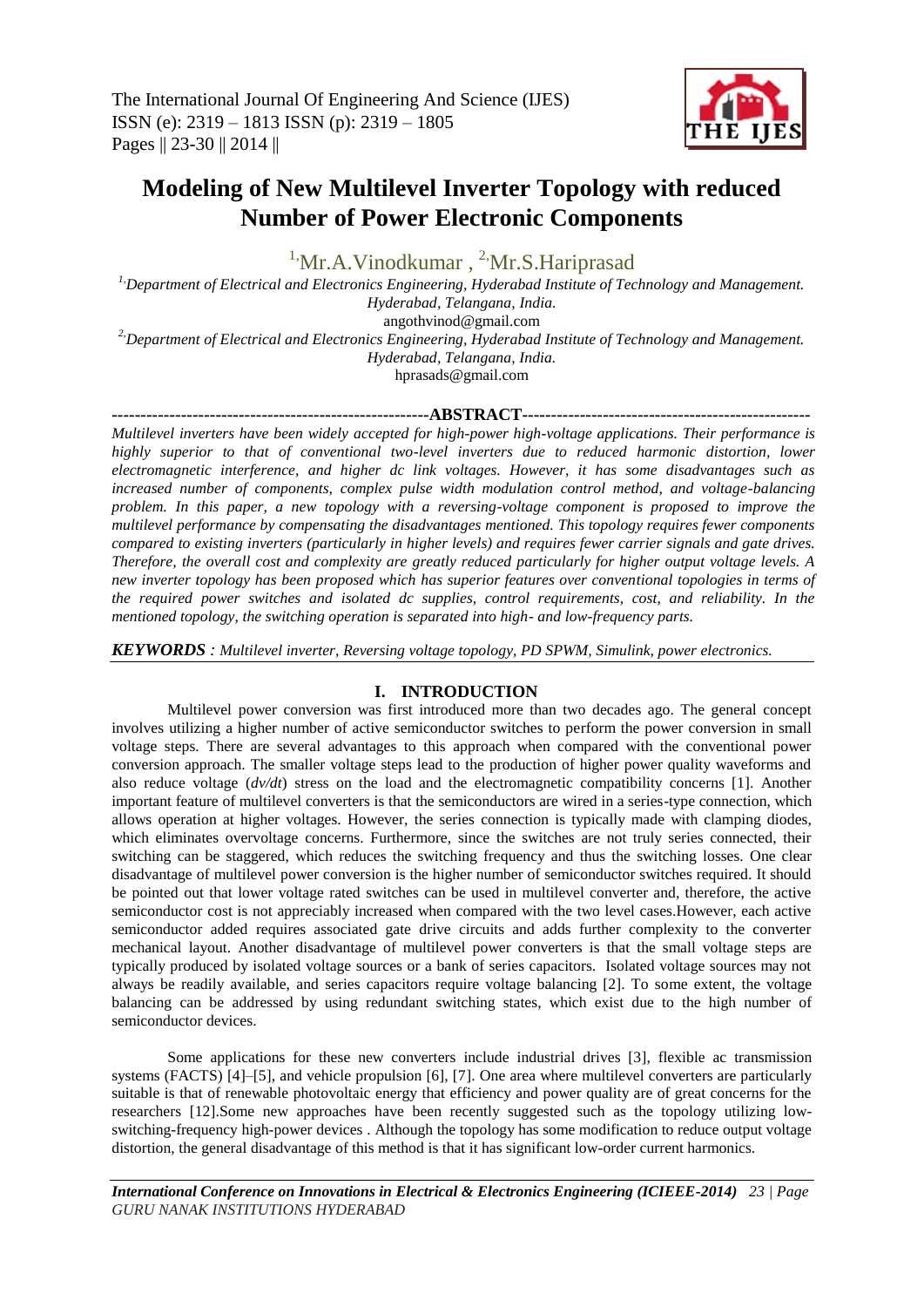It is also unable to exactly manipulate the magnitude of output voltage due to an adopted pulse width modulation (PWM) method [8].The proposed topology is a symmetrical topology since all the values of all voltage sources are equal. However, there are asymmetrical topologies [9] which require different voltage sources. This criterion needs to arrange dc power supplies according to a specific relation between the supplies. Difference in ratings of the switches in the topology is also a major drawback of the topology. This problem also happens in similar topologies [10] while some of the high-frequency switches should approximately withstand the maximum overall voltage which makes its application limited for high-voltage products. There is another topology which requires more switches than the proposed topology for the same number of levels. Some of the proposed topologies suffer from complexities of capacitor balancing [11] This paper presents an overview of a new multilevel inverter topology named reversing voltage (RV). This topology requires less number of components compared to conventional topologies. It is also more efficient since the inverter has a component which operates the switching power devices at line frequency. Therefore, there is no need for all switches to work in high frequency which leads to simpler and more reliable control of the inverter.This paper describes the general multilevel inverter Schematic. A general method of multilevel modulation phase disposition (PD) SPWM is utilized to drive the inverter and can be extended to any number of voltage levels. The simulation and experimental results of the proposed topology are also presented.



Fig.1. Schematic of a seven-level inverter in single phase.

#### **II. NEW MULTILEVEL TOPOLOGY**

**A .General Description :** In conventional multilevel inverters, the power semiconductors witches are combined to produce a high-frequency waveform in positive and negative polarities. However, there is no need to utilize all the switches for generating bipolar levels. This idea has been put into practice by the new topology. This topology is a hybrid multilevel topology which separates the output voltage into two parts. One part is named level generation part and is responsible for level generating in positive polarity. This part requires highfrequency switches to generate the required levels. The switches in this part should have high-switchingfrequency capability The other part is called *polarity generation* part and is responsible for generating the polarity of the output voltage which is the low-frequency part operating at line frequency. The topology combines the two parts (high frequency and low frequency) to generate the multilevel voltage output. In order to generate a complete multilevel output, the positive Levels are generated by the high-frequency part (level generation), and then, this part is fed to a full-bridge inverter (polarity generation), which will generate the required polarity for the output. This will eliminate many of the semiconductor switches which were responsible to generate the output voltage levels in positive and negative polarities.The RV topology in seven levels is shown in Fig. 1. As can be seen, it requires ten switches and three isolated sources. The principal idea of this topology as a multilevel inverter is that the left stage in Fig. 1 generates the required output levels (without polarity) and the right circuit (full-bridge converter) decides about the polarity of the output voltage. This part, which is named polarity generation, transfers the required output level to the output with the same direction or

*International Conference on Innovations in Electrical & Electronics Engineering (ICIEEE-2014) 24 | Page GURU NANAK INSTITUTIONS HYDERABAD*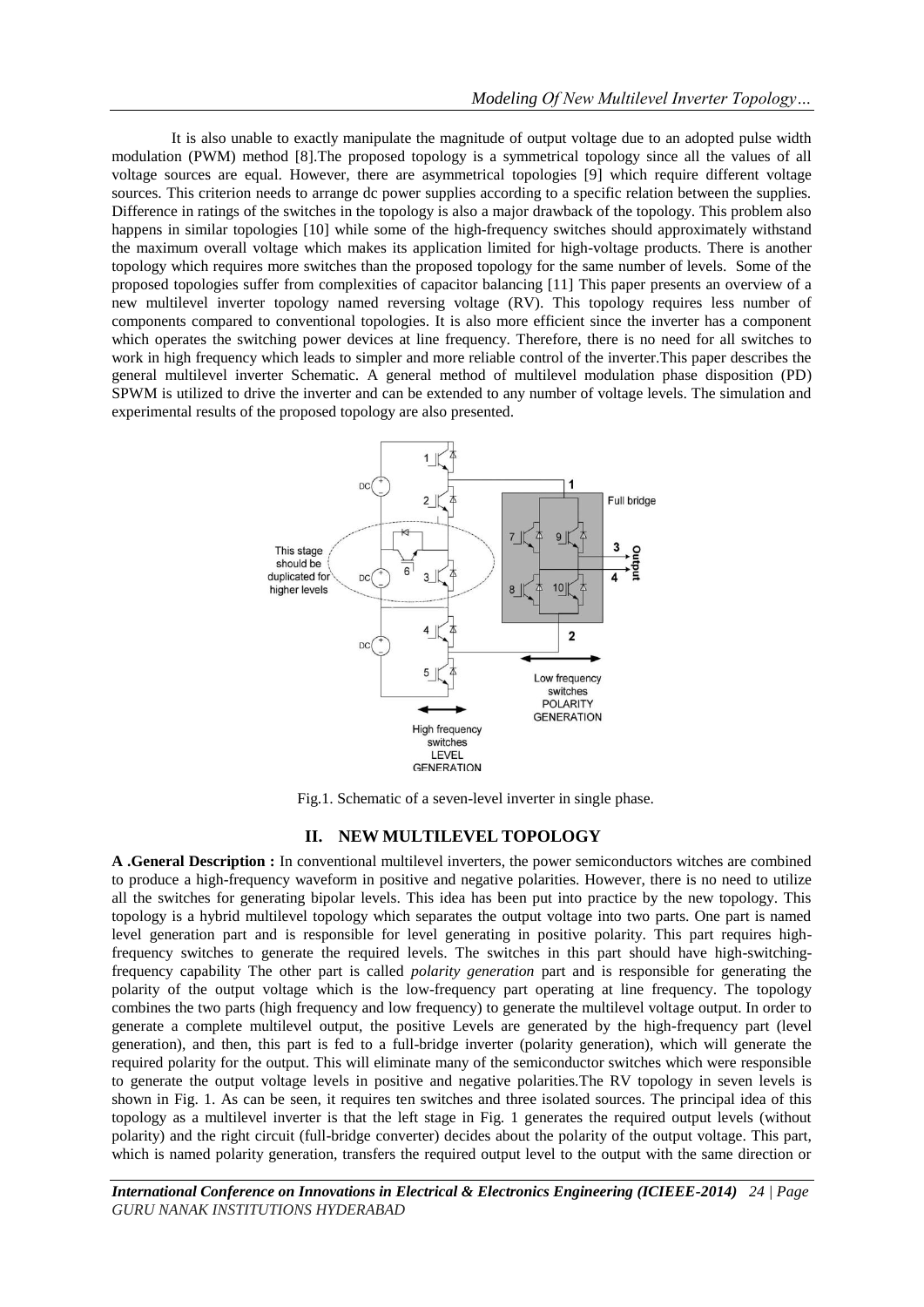opposite direction according to the required output polarity. It reverses the voltage direction when the voltage polarity requires to be changed for negative polarity.This topology easily extends to higher voltage levels by duplicating the middle stage as shown in Fig. 1. Therefore, This topology is modular and can be easily increased to higher Voltage levels by adding the middle stage in Fig. 1.It can also be applied for three-phase applications with the same principle. This topology uses isolated dc supplies. Therefore, it does not face voltage-balancing problems due to fixed dc voltage values. In comparison with a cascade topology, it requires just one-third of isolated power supplies used in a cascade-type inverter. In Fig. 2, the complete three-phase inverter for seven levels is shown 3-phase system.



Fig 2. Three-phase RV multilevel topology

 According to Fig. 2, the multilevel positive voltage is fed to the full-bridge converter to generate its polarity. Then, each full bridge converter will drive the primary of a transformer. The secondary of the transformer is delta  $(\Delta)$  connected and can be connected to a three-phase system. This topology requires fewer components in comparison to conventional inverters. Another advantage of the topology is that it just requires half of the conventional carriers for SPWM controller. SPWM for seven-level conventional converters consists of six carriers, but in this topology, three carriers are sufficient The reason is that, according to Fig. 1, the multilevel converter works only in positive polarity and does not generate negative polarities. Therefore, it implements the multilevel inverter with a reduced number of carriers, which is a great achievement for inverter control. It is also comparable to single-carrier modulation, while this topology requires the same number of signals for PWM. However, this topology needs one modulation signal which is easier to generate as opposed to the single-carrier modulation method which needs several modulation signals [23]. Another disadvantage of this topology is that all switches should be selected from fast switches, while the proposed topology does not need fast switches for the polarity generation part.

.

*International Conference on Innovations in Electrical & Electronics Engineering (ICIEEE-2014) 25 | Page GURU NANAK INSTITUTIONS HYDERABAD*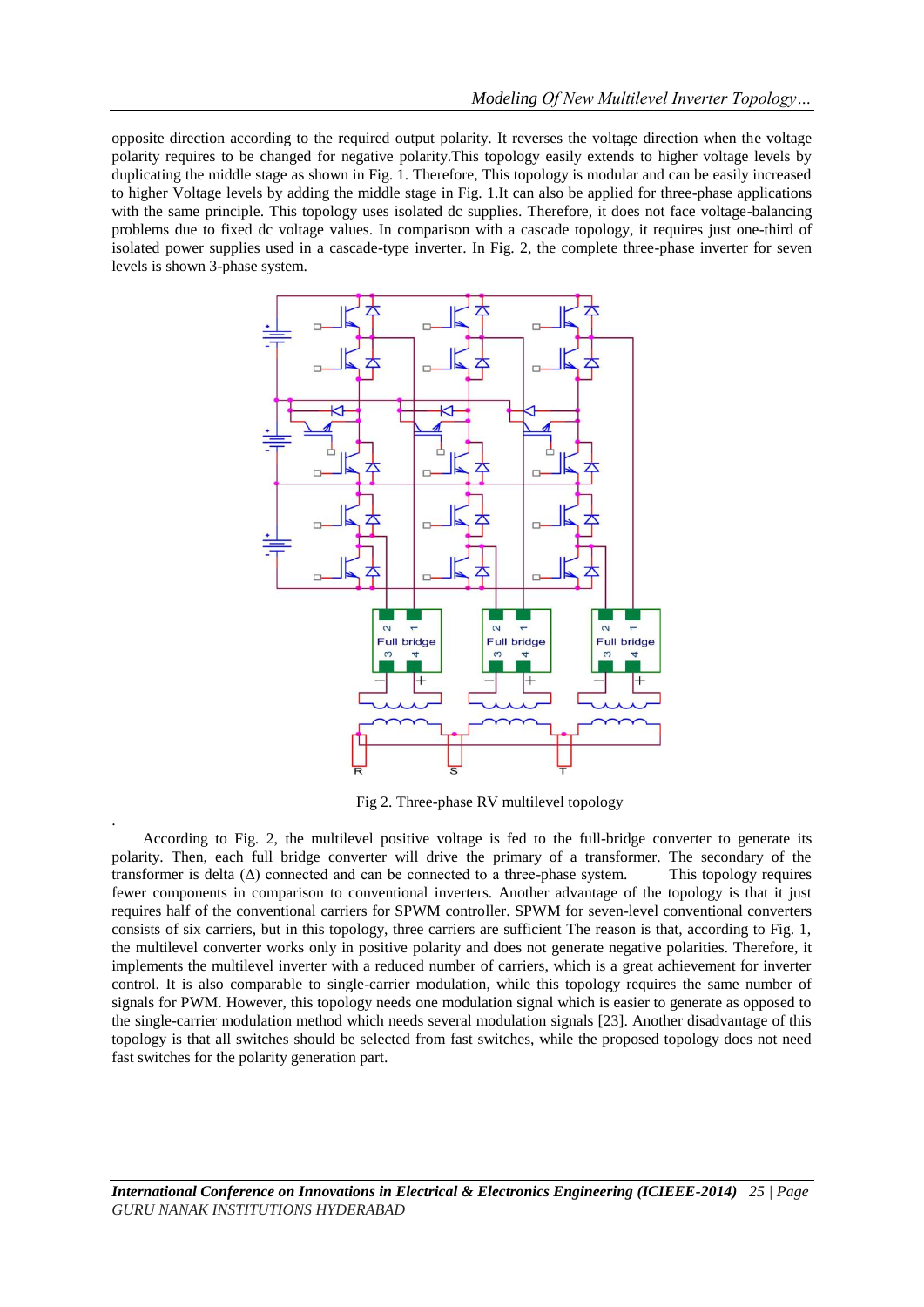| <b>MODE</b>    |                | MULTILEVEL INVERTER SWITCHING SEQUANCE |            |            |            |            |            | <b>FULLBRIDG ESWITCHING</b><br><b>SEQUANCE</b> |           |           |           |
|----------------|----------------|----------------------------------------|------------|------------|------------|------------|------------|------------------------------------------------|-----------|-----------|-----------|
| $\mathbf{0}$   | $+$            | <b>OFF</b>                             | <b>ON</b>  | <b>ON</b>  | <b>ON</b>  | <b>OFF</b> | <b>OFF</b> | RB                                             | <b>FB</b> | <b>FB</b> | RB        |
| $\mathbf{1}$   | $+$            | <b>OFF</b>                             | <b>ON</b>  | <b>ON</b>  | <b>OFF</b> | <b>ON</b>  | <b>OFF</b> | RB                                             | <b>FB</b> | <b>FB</b> | RB        |
|                | $\blacksquare$ | <b>OFF</b>                             | <b>ON</b>  | <b>ON</b>  | <b>ON</b>  | <b>OFF</b> | <b>OFF</b> | <b>FB</b>                                      | RB        | RB        | <b>FB</b> |
| $\overline{2}$ | $+$            | <b>OFF</b>                             | <b>ON</b>  | <b>OFF</b> | <b>OFF</b> | <b>ON</b>  | <b>ON</b>  | RB                                             | <b>FB</b> | <b>FB</b> | RB        |
|                | $\blacksquare$ | <b>OFF</b>                             | <b>ON</b>  | <b>ON</b>  | <b>OFF</b> | <b>ON</b>  | <b>OFF</b> | <b>FB</b>                                      | RB        | RB        | <b>FB</b> |
| 3              | $+$            | <b>ON</b>                              | <b>OFF</b> | <b>OFF</b> | <b>OFF</b> | <b>ON</b>  | <b>OFF</b> | RB                                             | <b>FB</b> | <b>FB</b> | RB        |
|                | $\blacksquare$ | <b>OFF</b>                             | <b>ON</b>  | <b>OFF</b> | <b>OFF</b> | <b>ON</b>  | <b>ON</b>  | <b>FB</b>                                      | RB        | RB        | <b>FB</b> |

TABLE I SWITCHING STATES OF SEVEN LEVEL FOR RV TOPOLOGY

**B. Switching Sequences :** Switching sequences in this converter are easier than its counter parts. According to its inherent advantages, it does not need to generate negative pulses for negative cycle control. Thus, there is no need for extra conditions for controlling the negative voltage. Instead, the reversing full-bridge converter performs this task, and the required level is produced by the high-switching-frequency component of the inverter. Then, this level is translated to negative or positive according to output voltage requirements. In Table I, the numbers show the switch according to Fig.1 should be turned on to generate the required voltage level. According to the table, there are six possible switching patterns to control the inverter. It shows the great redundancy of the topology. However, as the dc sources are externally adjustable sources (dc power supplies), there is no need for voltage balancing for this work. In order to avoid unwanted voltage levels during switching cycles, the switching modes should be selected so that the switching transitions become minimal during each mode transfer. This will also help to decrease switching power dissipation. According to fig.1 the aforementioned suggestions, the sequences of switches  $(2-3-4)$ ,  $(2-3-5)$ ,  $(2-6-5)$ , and  $(1, 5)$  are chosen for levels 0 up to 3, respectively. These sequences are shown in Fig. 3. As can be observed from Fig. 3, the output voltage levels are generated in this part by appropriate switching sequences. The ultimate output voltage level is the sum of voltage sources, which are included in the current path that is marked in bold. In order to produce seven levels by SPWM, three saw-tooth waveforms for carrier and a sinusoidal reference signal for modulator are required as shown in Fig. 3.

In this paper, PD SPWM is adopted for its simplicity. Carriers in this method do not have any coincidence, and they have definite offset from each other. They are also in phase with each other. The modulator and three carriers for SPWM are shown in Fig. 3.



Fig.3. Switching sequences for different level generation.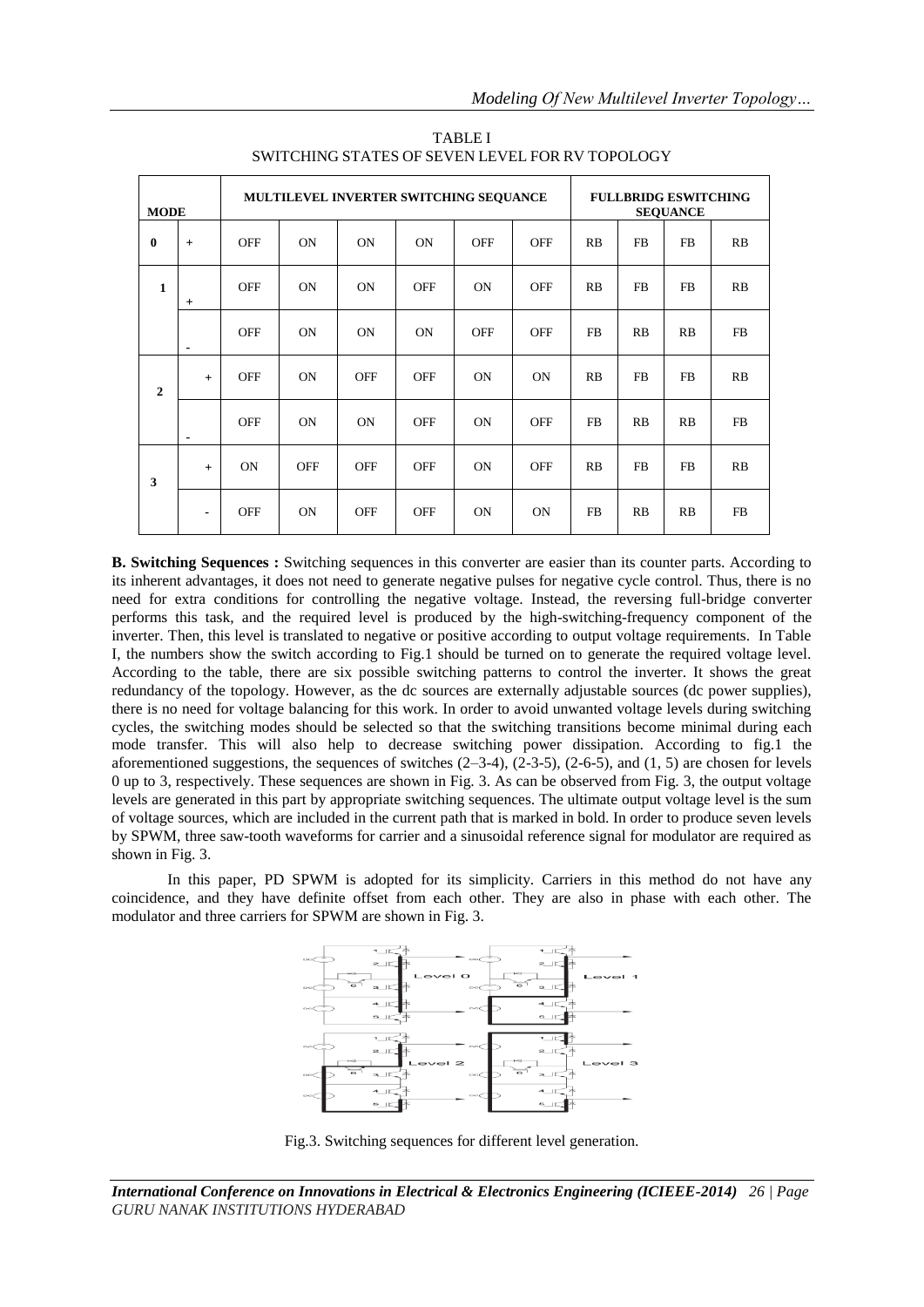

Fig.4. SPWM carrier and modulator for RV topology

According to Fig. 4, three states are considered. The first state is when the modulator signal is within the lowest carrier. The second state is is when it is within the middle carrier. Finally, the third one is when it is within. third one is when it is within the highest carrier. In each state, certain switching patterns are adopted to cover the voltage requirements. According to this definition, the switching states and switching modes are described in Table

TABLE II SWITCHING CASES IN EACH STATE ACCORDING TO RELATED COMPARATOR OUTPUT

| <b>STATES</b>  | <b>ONE</b>  |             |             | <b>TWO</b>  | THREE |             |
|----------------|-------------|-------------|-------------|-------------|-------|-------------|
| <b>CAMPARE</b> | $^{+}$      | -           | $^+$        |             | $^+$  |             |
| <b>MODE</b>    | $2 - 3 - 5$ | $2 - 3 - 4$ | $2 - 5 - 6$ | $2 - 3 - 5$ | $1-5$ | $2 - 5 - 6$ |

Table II shows the relation between the right comparator output according to the current state and required states for switching to meet the voltage requirements. The right comparator here refers to the comparator output of the current state. As illustrated in Table II, the transition between modes in each state requires minimum commutation of switches to improve the efficiency of the inverter during switching states. The number of switches in the path of conducting current also plays an important role in the efficiency of overall converter. For example, a seven-level cascade topology has 12 switches, and half of them, i.e., six switches, conduct the inverter current in each instance. However, the number of switches which conduct current in the proposed topology ranges from four switches (for generating level 3) to five switches conducting for other levels, while two of the switches are from the low-frequency (polarity generation) component of the inverter. The gating signal for the output stage, which changes the polarity of the voltage, is simple. Low-frequency output stage is an H-bridge inverter and works in two modes: forward and reverse modes. In the forward mode, switches 8 and 9 as in Fig. 1 conduct, and the output voltage polarity is positive. However, switches 7 and 10 conduct in reverse mode, which will lead to negative voltage polarity in the output. Thus, the low-frequency polarity generation stage only determines the output polarity and is synchronous with the line frequency.

The resulting PWM waveforms for driving the high frequency switches in the level generation part are illustrated for one complete cycle in Fig. 5. According to Fig. 5, high frequency switches can be adopted in this stage based on the required frequency and voltage level. However, low-frequency polarity generation part drive signals are generated with the line frequency (50 Hz), and they only change at zero-voltage crossings.

*International Conference on Innovations in Electrical & Electronics Engineering (ICIEEE-2014) 27 | Page GURU NANAK INSTITUTIONS HYDERABAD*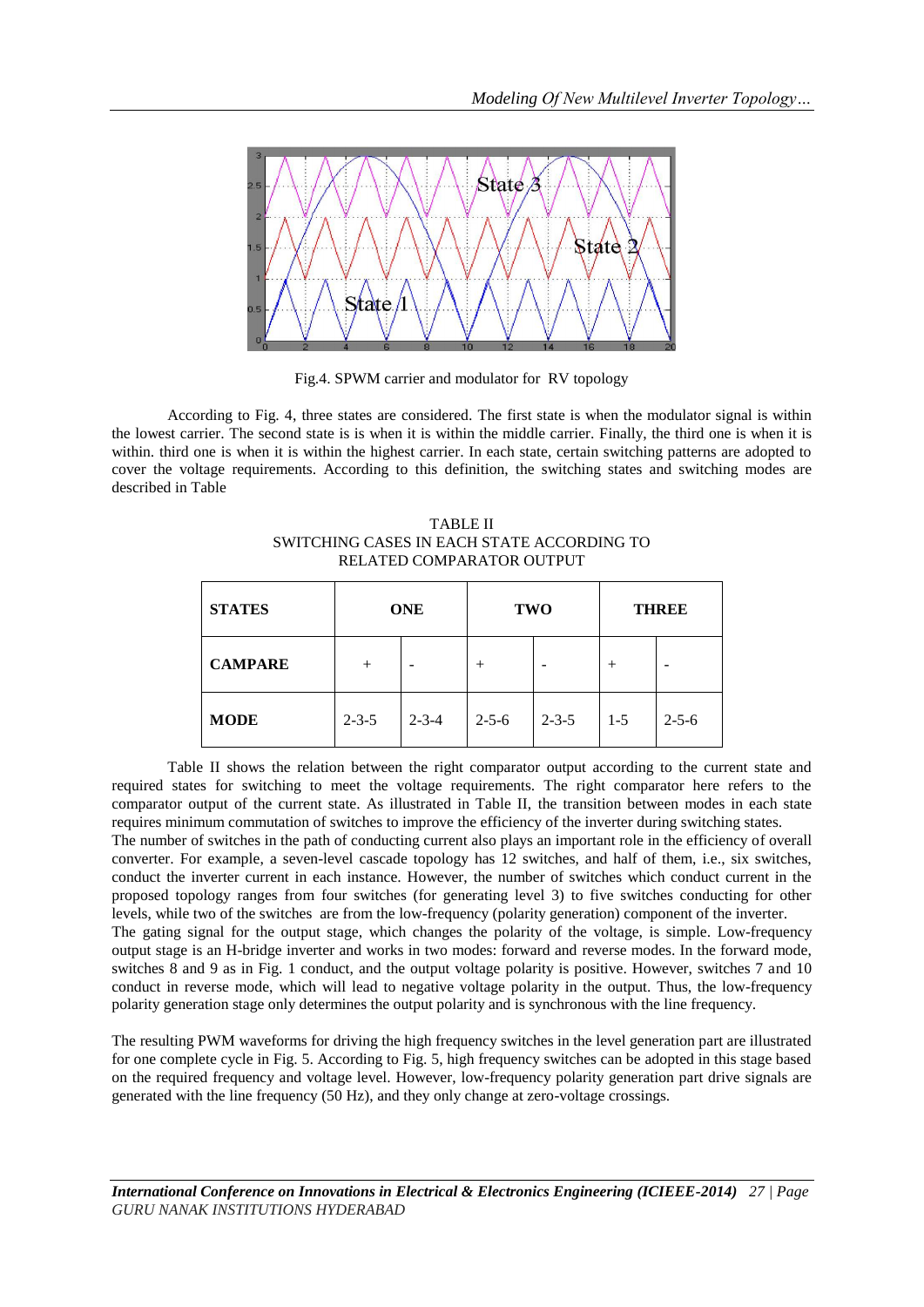| Inverter type                           | NPC              | <b>Flying capacitor</b> | cascade      | RV             |  |
|-----------------------------------------|------------------|-------------------------|--------------|----------------|--|
| <b>Main switches</b>                    | $6(N-1)$         | $6(N-1)$                | $6(N-1)$     | $3((N-1) + 4)$ |  |
| <b>Main diodes</b>                      | $6(N-1)$         | $6(N-1)$                | $6(N-1)$     | $3((N-1) + 4)$ |  |
| <b>Clamping diodes</b>                  | $3(N-1)*(N-2)$   | $\mathbf{0}$            | $\mathbf{0}$ | $\mathbf{0}$   |  |
| DC bus capacitors/<br>isolated supplies | $(N-1)$          | $(N-1)$                 | $3(N-1)/2$   | $(N-1)/2$      |  |
| <b>Flying capacitors</b>                | $\boldsymbol{0}$ | $3/2(N-I)*(N-2)$        | $\theta$     | $\overline{0}$ |  |
| <b>Total numbers</b>                    | $(N-1) * (3N+7)$ | $1/2(N-1)*(3N+20)$      | $27/2(N-1)$  | $(13N+35)/2$   |  |

TABLE III NUMBER OF COMPONENTS FOR THREE-PHASE INVERTERS

**C. Number of Components :** In the proposed converter, as can be seen, half of the switches in the full-bridge converter will not require to be switched on rapidly since they are only switched at zero crossings operating at line frequency (50 Hz). Thus, in this case, the reliability of the converter and also related expenses are highly improved. The number of required three-phase components according to output voltage levels (*N*) is illustrated. In table III [24] It can clearly be inferred that the number of components of the proposed topology is lower than that of other topologies even more so as the voltage levels increase and it will decrease tremendously with higher voltage levels. As the most important part in multilevel inverters is the power semiconductor switches which define the reliability and control complexity, the number of required switches against the required voltage level is shown fig.5 for the new topology as well as other topologies. It can clearly be inferred that the number of components of the proposed topology is lower than that of other topologies even more so as the voltage levels increase and it will decrease tremendously with higher voltage levels. Fig.6 shows the required component versus different voltages.



Fig.5. Required switches for multilevel inverter.

According to Figs. 5, the new topology requires fewer components and also fewer switches compared to others. Therefore, it should have the potential of finding widespread applications in high-voltage power device and apparatus that includes FACTS and HVDC. It also requires less number of components as to conventional inverters that use phase shift transformers for increasing the output voltage levels. STATCOM, which is a type of FACTS apparatus and has been widely developed in recent years, can be a good candidate for applying the topology.

*International Conference on Innovations in Electrical & Electronics Engineering (ICIEEE-2014) 28 | Page GURU NANAK INSTITUTIONS HYDERABAD*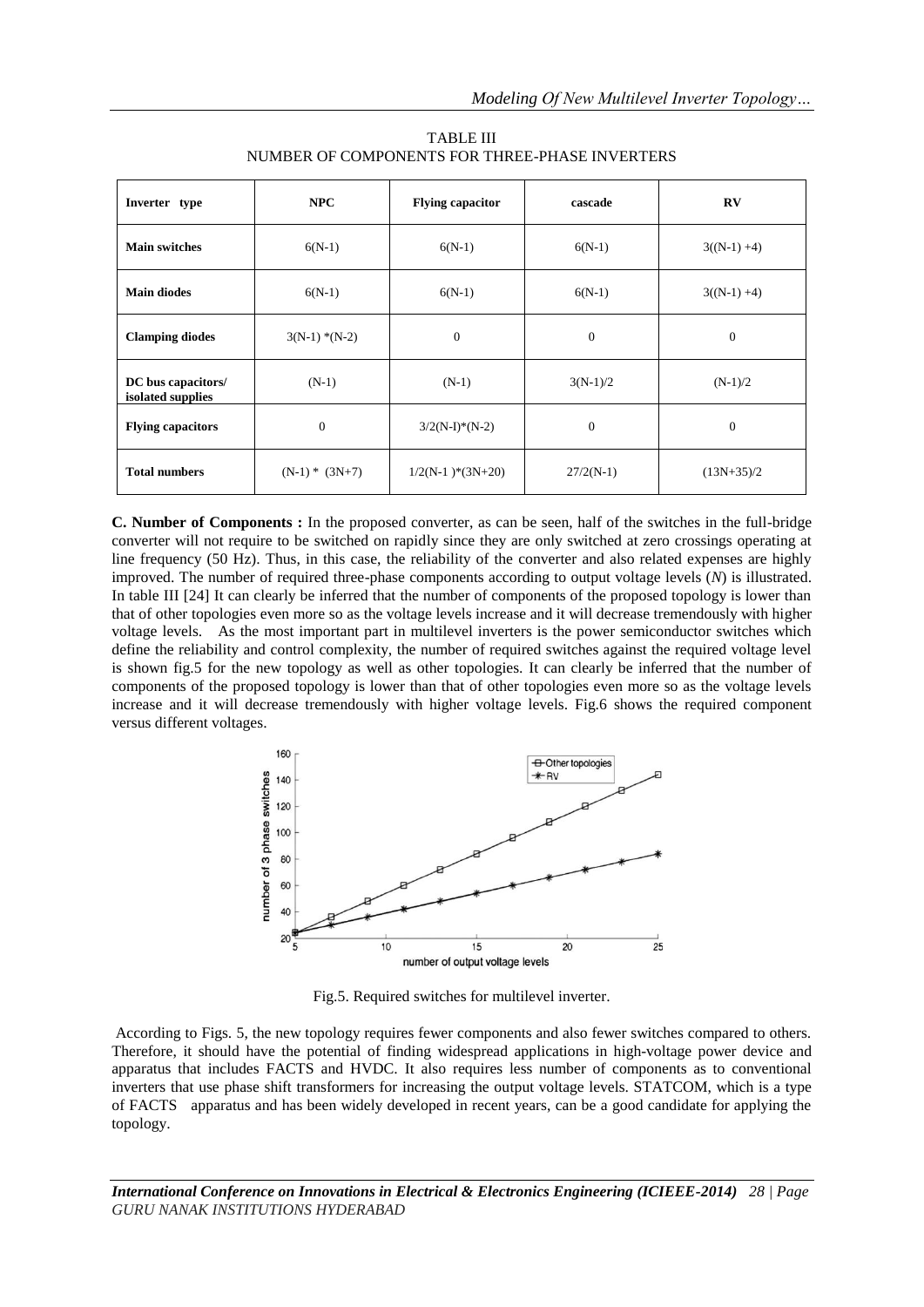

## **III. MATLAB/SIMULINK MODELLING AND SIMULATION RESULTS**

Fig.6. Simulation Circuit diagram of Single phase Seven Level Inverter

The feasibility of the proposed approach is verified using computer simulations fig.6. A model of the seven-level inverter is constructed in MATLAB-Simulink software. **A** new strategy with reduced number of switches is employed. Cascaded H bridge7 level inverter requires 12 switches to get seven level output voltage and the proposed topology requires 10 switches only. The new topology has the advantage of its reduced number of devices compared to conventional cascaded H-bridge multilevel inverter and can be extended to any number of levels. The schematic of the cascaded H bridge seven level inverter and proposed new seven level topology are built in MATLAB-Simulink.The topology is used to generate seven level output voltage for a single phase and three phase resistive loads shown below.

This part produces the output polarity the current output of the level generating part and output of the polarity generation part are shown. The current, which is generated by the high-frequency level generating component, is fed to the polarity generating component to define its polarity. The complete output waveform is then created, resulting in the production of the desired voltage waveform of the multilevel inverter as shown in Fig.8.The waveform of the proposed multilevel inverter with an output voltage is 600v peak-peak of a resistive load is 100  $\Omega$  is shown in Fig.7(a) The resulting output voltage THD was 18.44%, which complies with the IEEE 519 harmonic standard.

Fig.7(b) clearly show the performance of the proposed inverter for resistive loads. Therefore, this proposed topology is proven to waveform shown below. Three phase resistive load of output voltages is 800V peak-peak are shown Fig.7(b).The resulting output voltage THD was 19.51% , which is in compliance with the IEEE 519 harmonic standard



Fig.7(a) Seven level output voltage waveform for single-phase R-load (b)Seven level output voltage waveform for Three-phase R-load

*International Conference on Innovations in Electrical & Electronics Engineering (ICIEEE-2014) 29 | Page GURU NANAK INSTITUTIONS HYDERABAD*